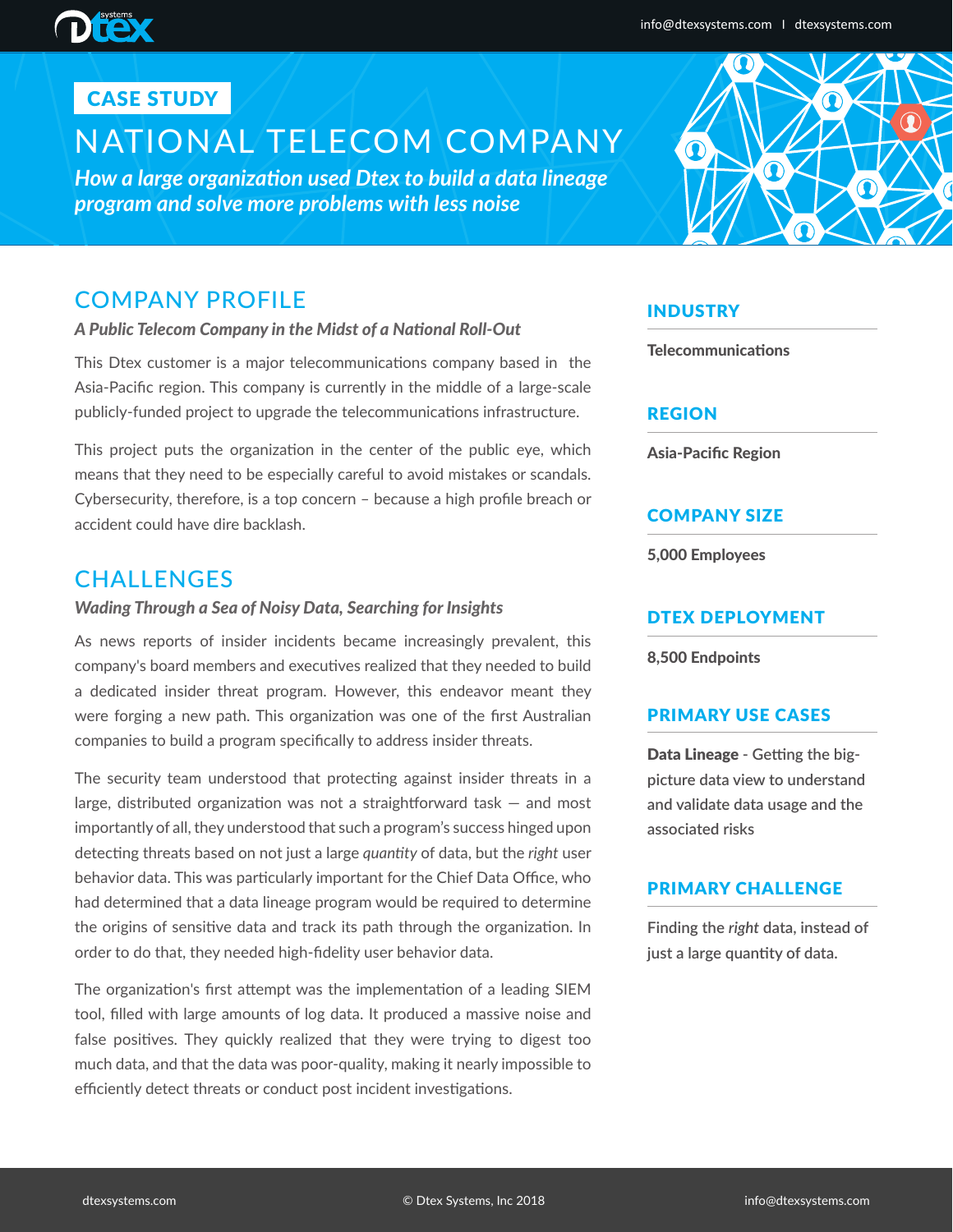## SOLUTION

## *Finding the Right Data: The Backbone of Insider Threat Security*

When the security team investigated Dtex, they quickly realized that it provided the user behavior data at scale that would enable them to evolve their strategy, producing better results with less data and less human effort:

## **• High-fidelity user visibility from the endpoint**

The Insider Threat Team knew that the cornerstone of their success would be the quality of user visibility data provided by their chosen security tool. Dtex was the only solution that offered a high-fidelity signal tailored specifically around insider threats (unlike network or log file based visibility solutions, which attempt to reverse-engineer user behavior insights from other existing data). Dtex provided targeted user data instead of a huge quantity of noisy data, allowing them to do more with less. This was the immediate selling point for their team.

### **• Lightweight and Scalable**

After poor experiences with heavier solutions, like the bulky SIEM deployment, it was important that their chosen solution be easy to scale across the entire organization — which included thousands of endpoints. Dtex's lightweight nature allowed for quick deployment and scalability.

### **• A complete audit trail**

Dtex provides an easy to understand audit trail that quickly and simply illustrates user activity. This enabled the organization to answer their pressing questions, like: *Who opened this file in the past two days? Which users frequently access this server? Where are these files stored?* Most importantly, Dtex collects important data like clipboard activities, file activities, print activities, etc. These data points, and more, provided the insights the security team needed to launch their data lineage program.

Ultimately, it didn't take long for the organization to chose Dtex as the cornerstone to their insider threat program. Once they made that decision, they began building a unique, top-down approach to insider threat detection and prevention.

## TOP USE CASE: DATA LINEAGE

### *An Innovative Approach to Data Security*

Once installing Dtex, the organization quickly launched a new Data Lineage initiative, which was a top priority borne of several unsuccessful attempts over the years.

## KEY BENEFITS

- » **High-fidelity data that allows them to** do more with less data.
- » **User Visibility that allows the insider threat team to integrate with their I2 visualizations to** show high-level "hot spots" of concentrated risk **at a glance.**
- » Lightweight **and can be easily deployed and scaled.**
- » Actionable user behavior intelligence **with visibility coming directly from the user and tailored to insider threat.**
- » A full audit trail **that allows analysts to answer all of the important questions.**